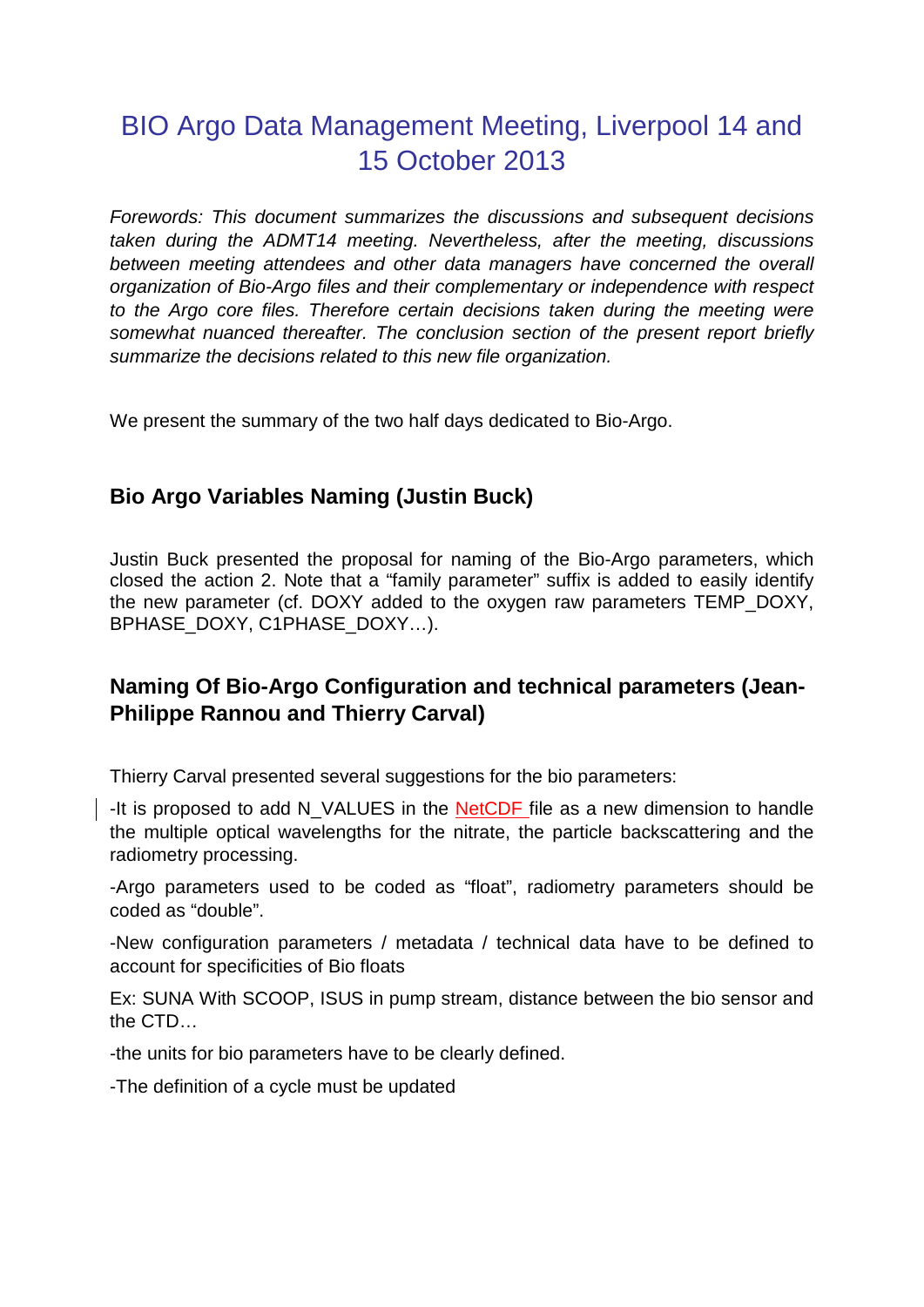## **Processing CHLA at the DAC level: Action3 (Catherine Schmechtig)**

The calculation of the Chlorophyll-A concentration from the Fluorescence measurements is presented. To follow the Argo requirements (i.e. store every raw parameters as well as derived parameters), the family suffix CHLA is adopted. FLUORESCENCE CHLA is thus directly linked to the calculation of CHLA.

To consider the evolution of the sensors measuring Chlorophyll-A, it is recommended to find a place to store the sensor wavelengths of excitation and emission.

It is recommended to store the last calibration to use in the "SCIENTIFIC\_CALIB\_EQUATION".

## **Chla real-time QC: Actions 4, 6, 7 ,8 (Catherine Schmechtig)**

Several quality control tests are presented:

- Range test (-0.1-50 mg/m3)
- Adiustment at depth (with identification of strong mixing situations and identification of a sensor drift)
- Gradient and spikes identification: after discussion, gradient test is not relevant for CHLA, as well as identification and flagging of positives spikes.
- Non-Photochemical Quenching correction

Regarding the tests considered as relevant, some recommendations are adopted:

- When adjustment at depth is required, CHLA is flagged 3 and CHLA\_ADJUSTED is flagged 1.
- When quenching correction is required, CHLA is flagged 3 and CHLA\_ADJUSTED is flagged 1.
- When strong mixing situations are identified, CHLA\_ADJUSTED is calculated with the adjustment at depth corresponding to last non-mixing conditions.

## **CHLA delayed-mode QC: preliminary E-aims deliverable (Hervé Claustre)**

For CHLA, DMQC the following recommendations are adopted. The satellite data are only used to identify potential issues in their float counter part. For that purpose:

- Find metrics to identify (anomalous) drift/changes in the deep values (1)
- Find metrics to compare surface float data with remote sensing CHLA (2)
- When appropriate, compare (1) and (2) to identify a mixing problem from a sensor drift

With respect to a reference database, the use of several methods to define biogeochemical provinces has to be tested. Such data aggregation (e.g. at the scale of a basin) is presently required given the scarcity of data.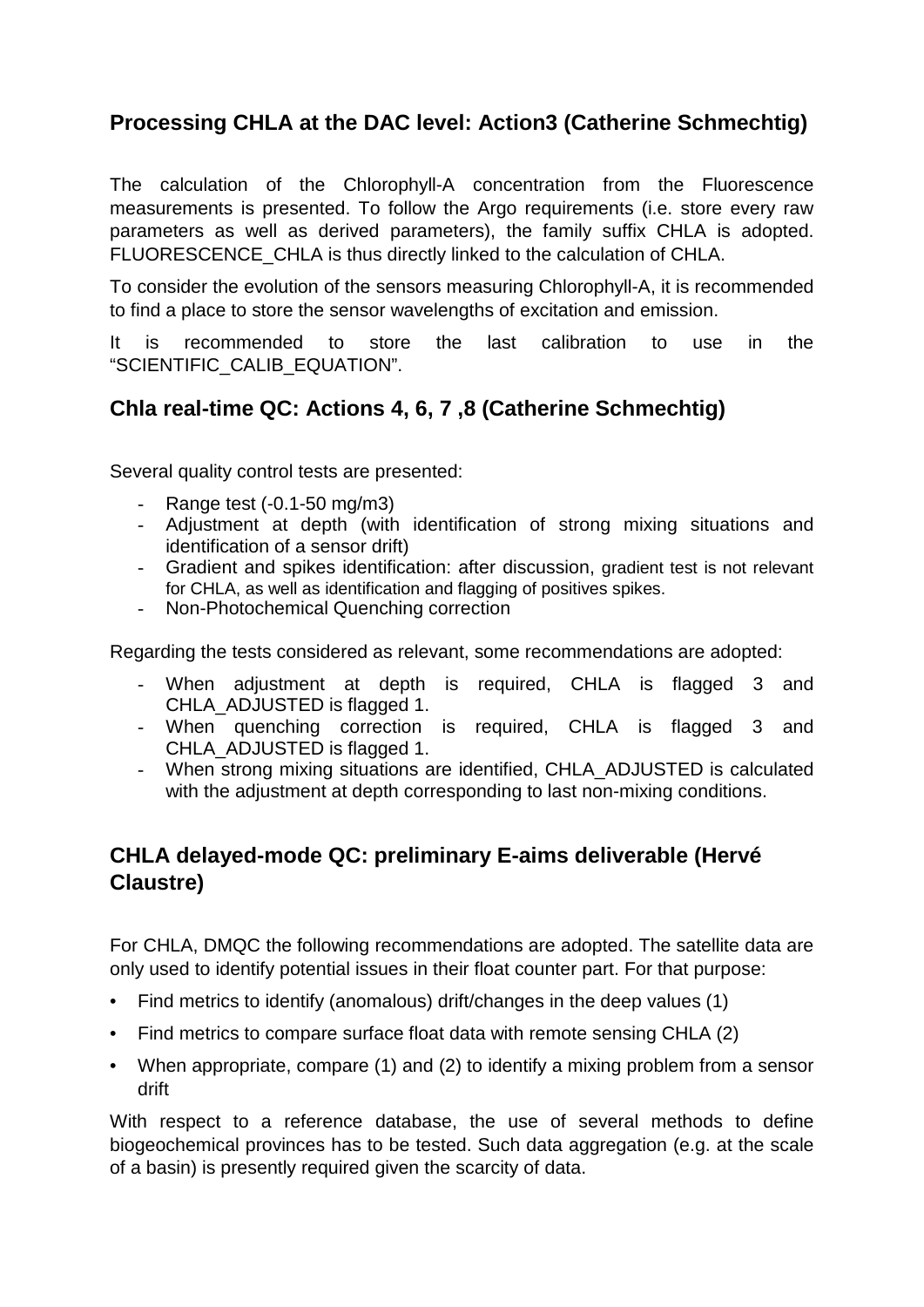## **Processing backscattering at the DAC level: Action 9**

The calculation of the concentration of the Particle Backscattering from the measurements of Beta is presented. The contribution of pure seawater is removed to calculate the particle Backscattering. This contribution depends on Temperature and Salinity (the indication for taking into account this dependence will be integrated in the next version of the document: Processing Backscattering at the DAC level).

Processing the backscattering raises the issue of the N\_VALUES as a new dimension of the NetCDF file. For example: for some floats of an European project (Eaims), there are two wavelengths of measurements 532nm and 700nm. (There are some floats under construction that will measure three wavelengths). However following post-meeting discussion, N\_values was finally not retained for backscattering (see conclusions related to post-meeting discussions).

#### **Backscattering real-time QC: Action 10 (Hervé Claustre)**

Contrarily to chlorophyll-A, it is not recommended to correct for deep values (~0) in real time for BBP. Indeed from the analysis of BBP deep values of floats deployed in various areas, it appears that the intra-basin variability is lower than the inter-basin variability, suggesting that factory calibration provide coherent data even under very low particle concentration. Therefore, for real-time, it is considered that calibration factors are correct. Additionally the following recommendations are adopted:

- Range test: 5.10<sup>-5</sup> to 10<sup>-1</sup>m<sup>-1</sup>
- The negative spikes test is adopted.

## **Backscattering delayed-mode QC (Hervé Claustre)**

For BBP, DMQC the following recommendations are adopted. The satellite data are only used to identify potential issues in their float counter part. For that purpose:

- Find metrics to identify (anomalous) drift/changes in the deep values (1)
- Find metrics to compare surface float data with remote sensing bbp (2)
- When appropriate, compare (1) and (2) to identify a mixing problem from a sensor drift

With respect to a reference database, the use of several methods to define biogeochemical provinces has to be tested. Such data aggregation (e.g. at the scale of a basin) is presently required given the scarcity of data.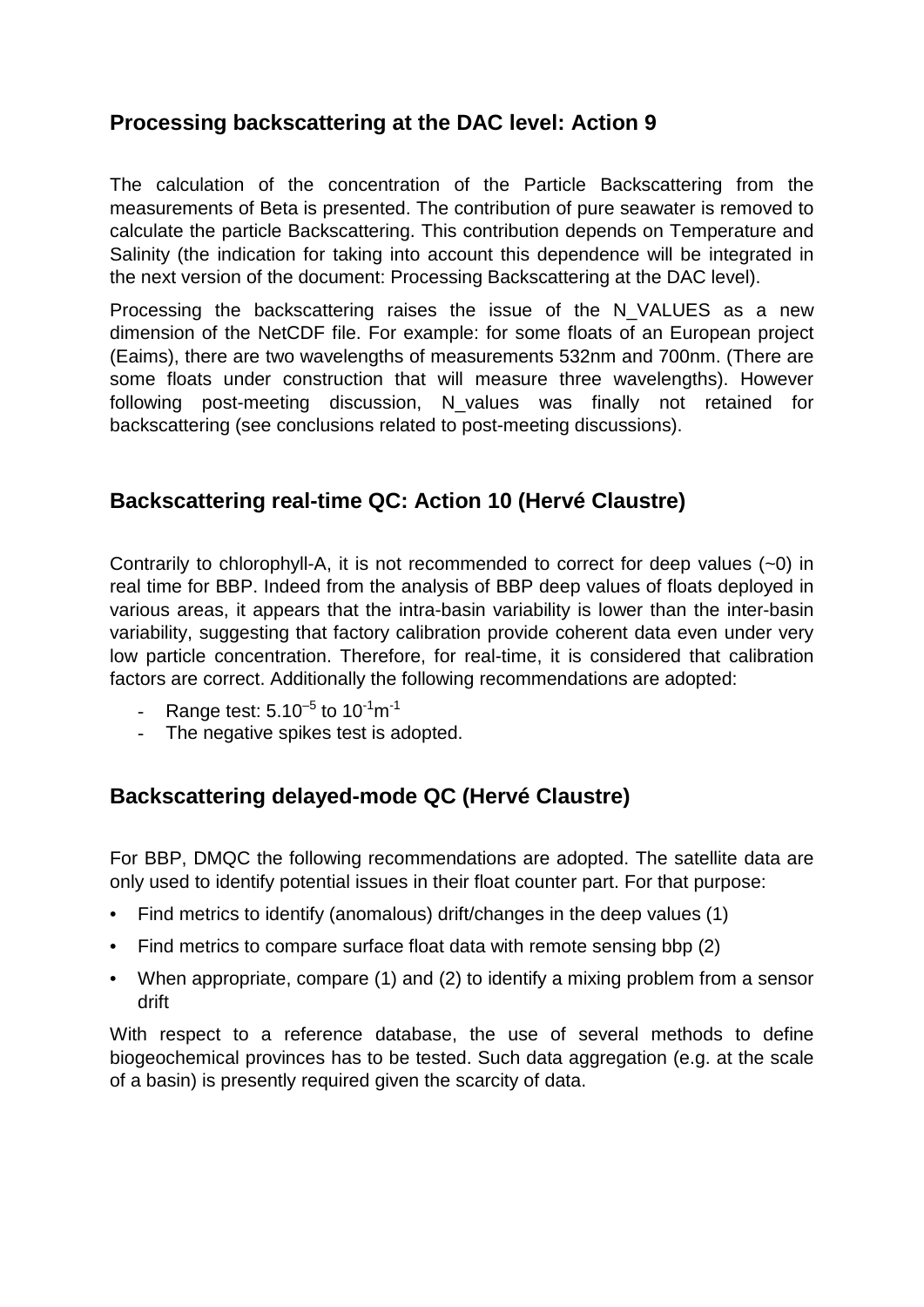## **Processing NO3 at the DAC level: Action:11 (Ken Johnson)**

The calculation of the Nitrate concentration is presented (and the family suffix NITRATE adopted)

Processing the Nitrate concentrations at the DAC level raises also the issue of the N VALUES as a new dimension of the NetCDF file (as wavelengths for the Nitrate spectra are different from the backscattering wavelengths, then it is assumed that N\_VALUES corresponds to the sum of the number of measurements at different wavelengths from various sensors.

The document "Processing the nitrate at the DAC Level" needs to be read and commented by "Argo experts".

#### **NO3 real-time QC: Action 12,13 (Ken Johnson)**

Two tests are proposed, they need to be implemented:

- Range test: 0-46  $\pm$  5 µM kg<sup>-3</sup>. Practically the values between -5 and 51 µM kg<sup>-</sup>  $3$  are accepted
- Gradient / spike test

Additionally a third new test is proposed regarding the spectral quality which relies onto two sub-tests (1) the value of the residue of the absorbance fit (threshold 0.004) or (2) the value of the Absorbance at 240nm (threshold 0.8).

#### **NO3 delayed-mode QC (Ken Johnson)**

For the DMQC of the Nitrate, the WOA (World Ocean Atlas) is the best reference at the moment.

#### **CONCLUSION AND PERSPECTIVES**

The post meeting decision to have three files (Bio-File, core-File, merged-file) let to the following location of "derived" parameters and "raw" parameters. Parameters of geophysical interest will be merged with core Argo (P, T, S) into the merged file, while raw and intermediate parameters will be stored in the so-called Bio-File.

As a consequence and with respect to the spectral dimension

• For the parameters that have a spectral dimension (BBP, irradiance) the wavelength will be explicit in the parameter name and attribute that will be in the merged file